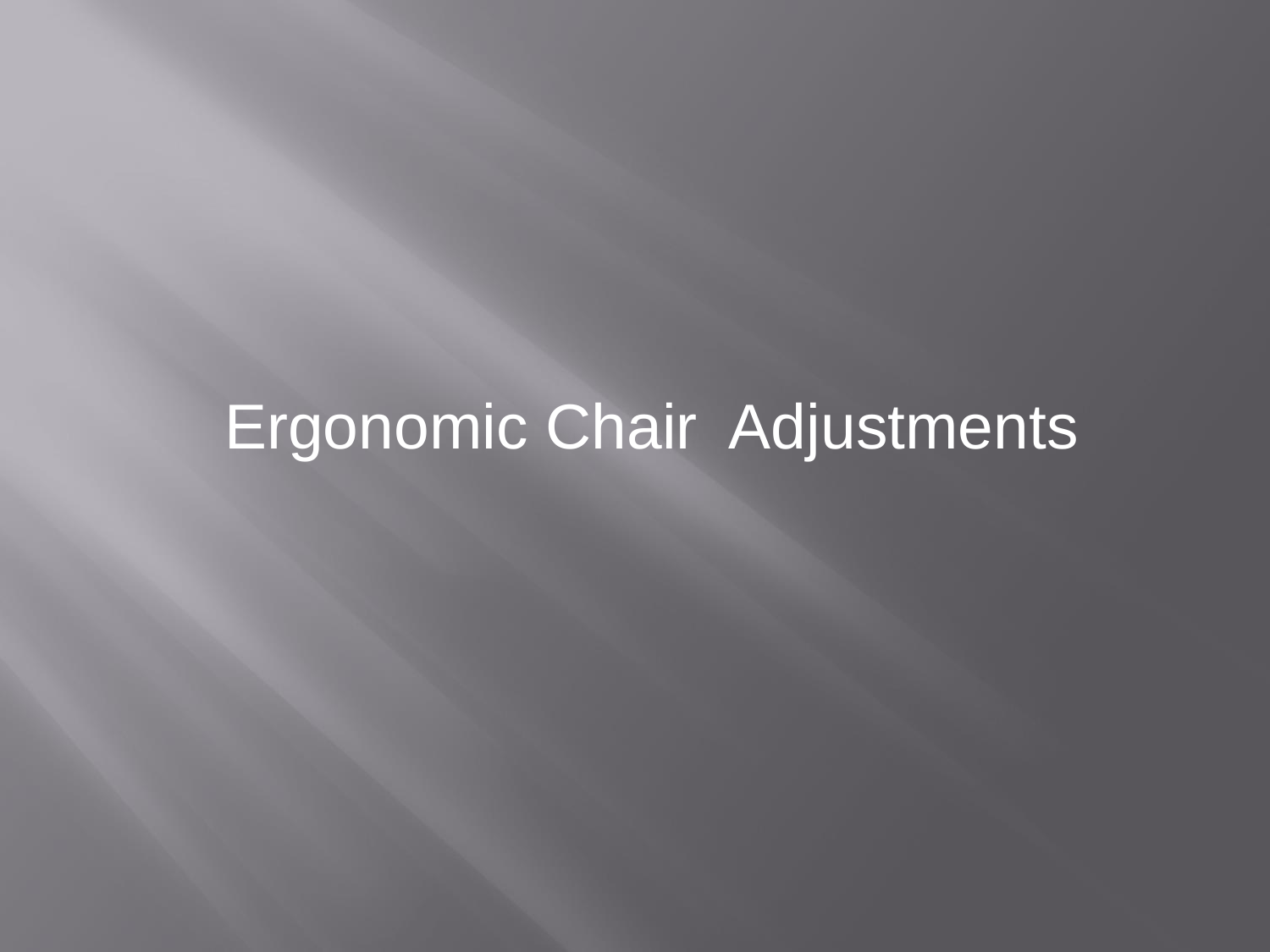### **CHAIR HEIGHT**



- 1) With back against lumbar support
- 2) With feet flat on floor or well supported on foot rest
- 3) Raise/Lower the seat until thighs are comfortably horizontal.

Purpose: Widely distributed support of your body weight on the seat pan maintains adequate blood circulation.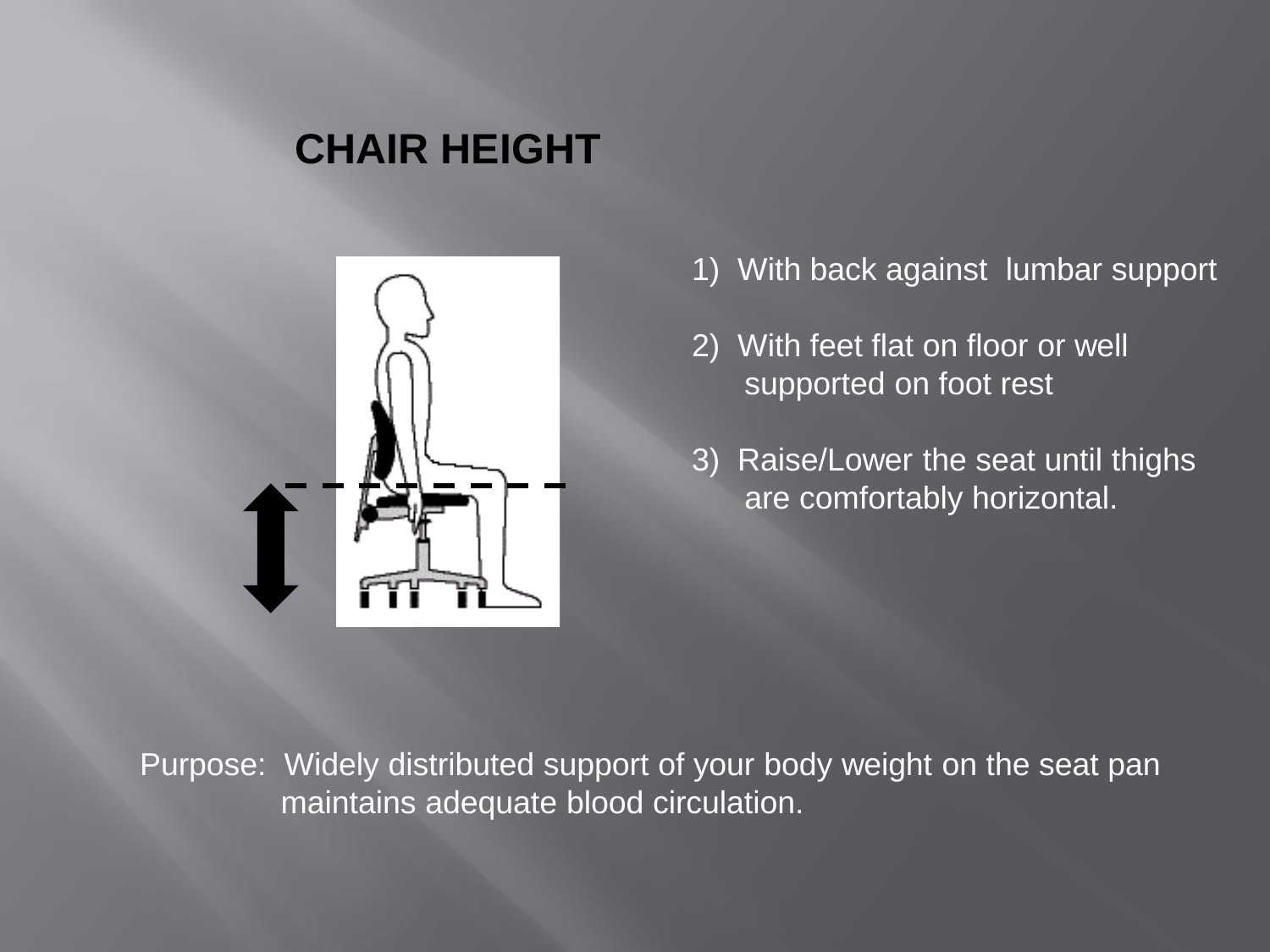#### **SEAT PAN POSITION**



- 1) With the following adjustments, your back should be against the lumbar support.
- 2) Adjust/Slide seat pan until there is 2- 3 fingers clearance from back of the knees to the seat pan.

If adjustments cannot obtain the correct clearance, the seat is either too small or too large for your size.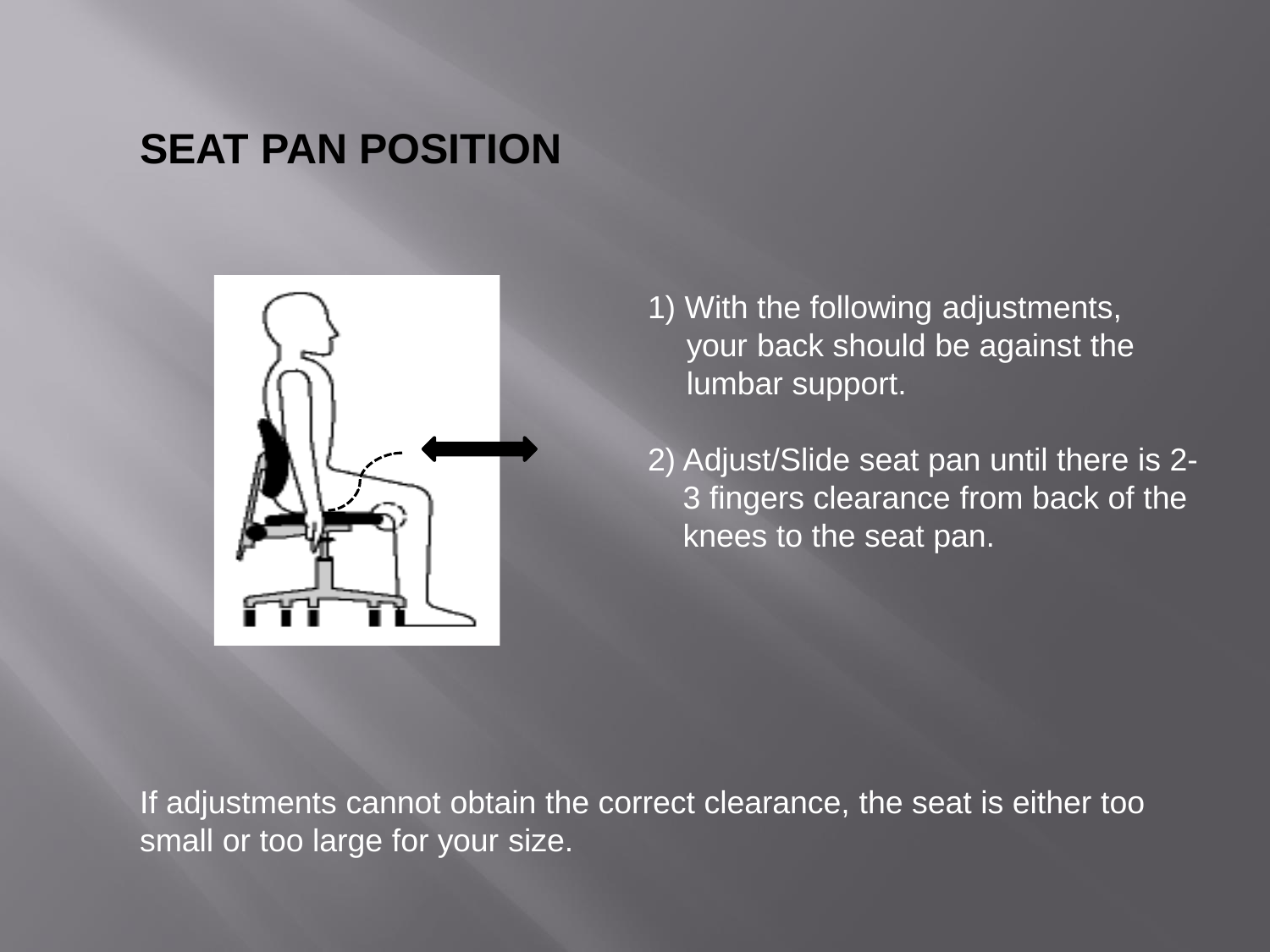#### **LUMBAR POSITION**



- 1) Place back against lumbar support
- 2) Adjust the lumbar position vertically to provide good lower-back support
- 3) Adjust desirable firmness of lumbar support.

If adjustments cannot obtain the correct clearance, the seat is either too small or too large for your size.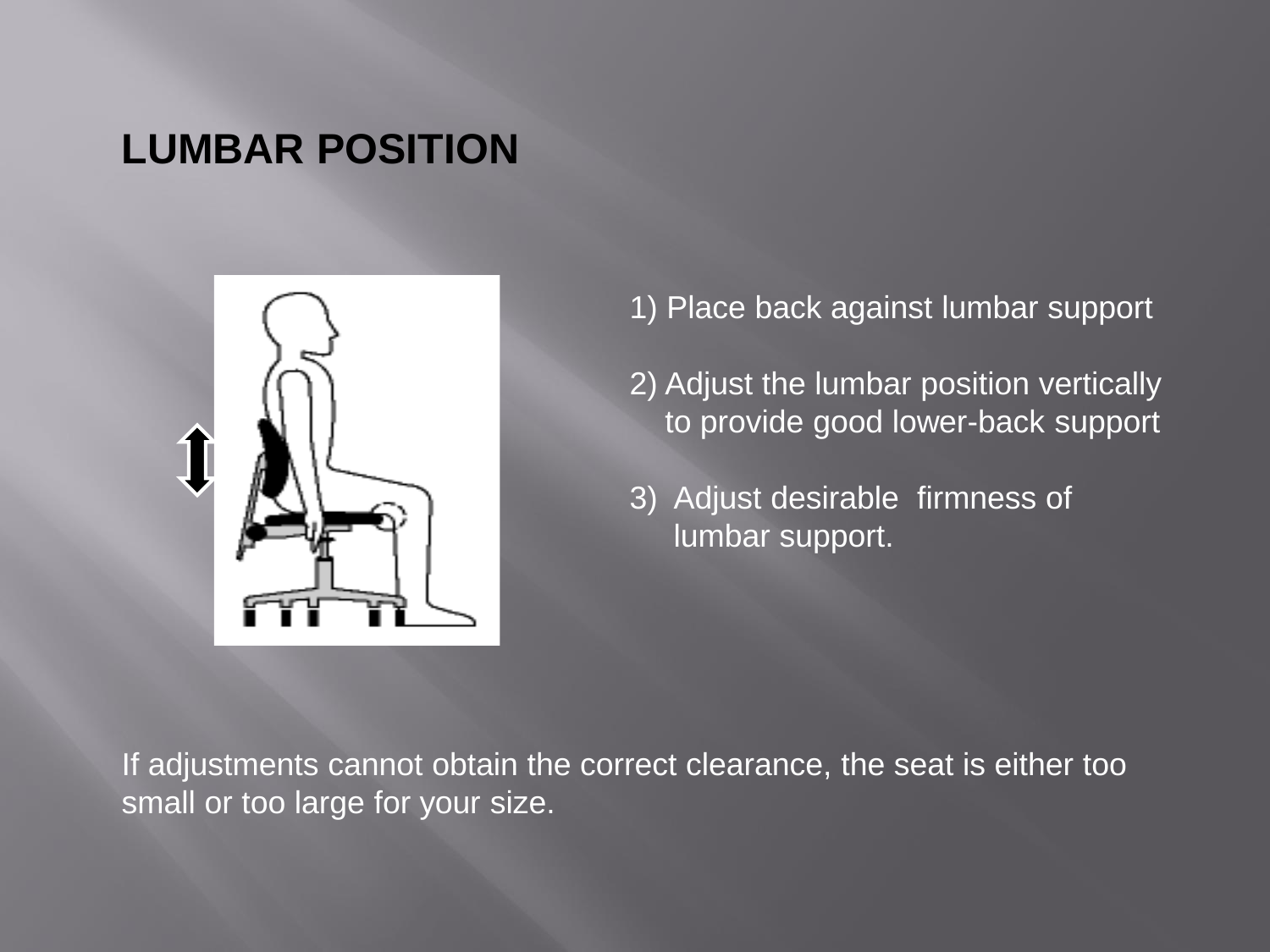## **SEAT ANGLE POSITION**



- 1) With lumbar well supported:
- 2) Adjust the seat back angle between vertical to a maximum of 10 degrees
- 3) Select within this range of angle for for personal comfort.

 Outside of this range one either leans forward forcing the back to support the upper body or laying back requiring reaching to operate the keyboard or mouse.

The spine supports most of the upper body weight without the use of muscles to hold the arms in position.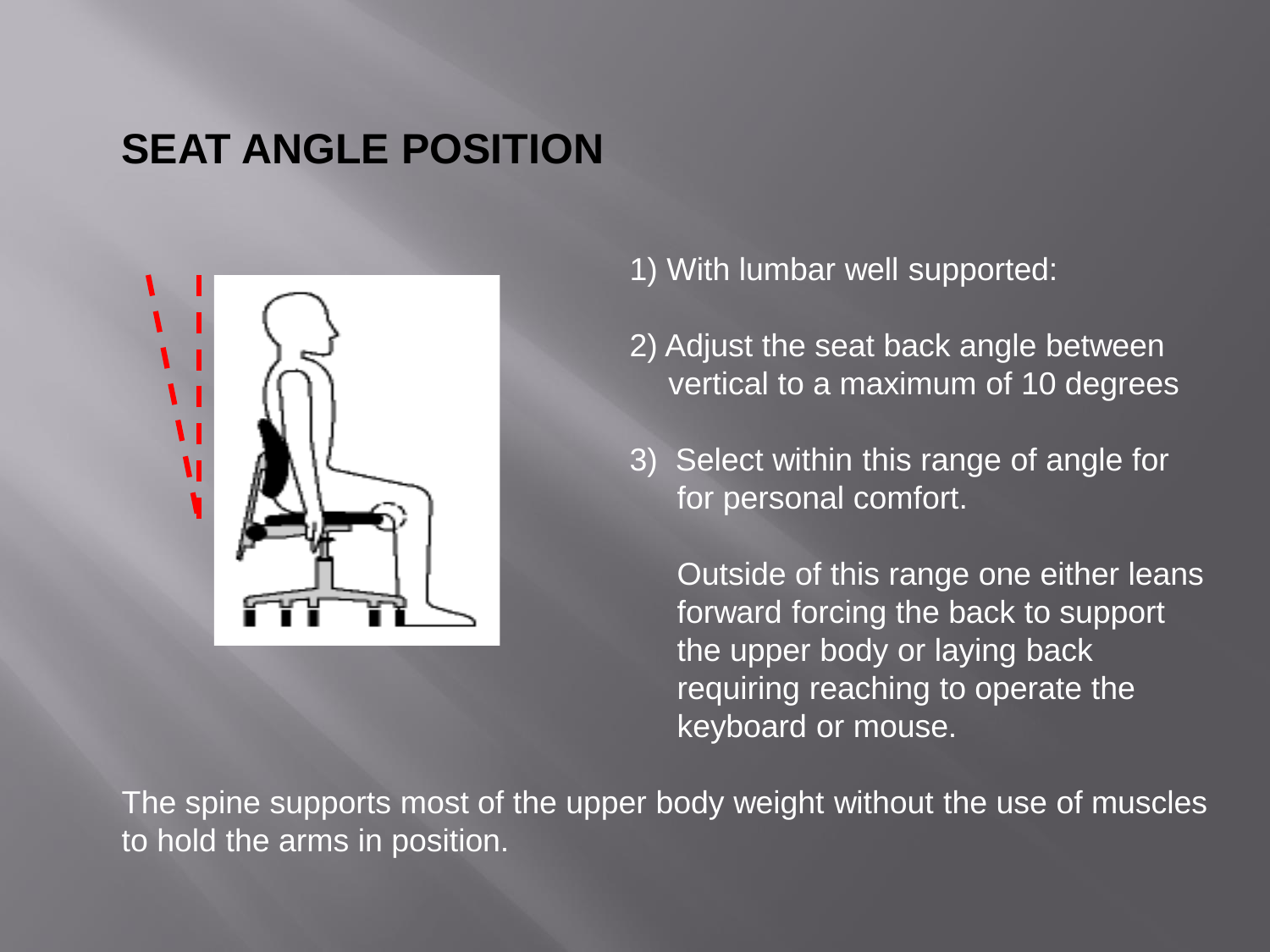# **KEYBOARD POSITION**



- 1) Lower arm rests out of the way or all the way down.
- 2) With upper arms vertical, raise fore arm to make a 90-degree angle with upper arm.
- 3) This wrist/hand height is preferred. Move the keyboard tray to support this typing height.

If the height of top of the desk is too close to use a keyboard drawer, install a drawer, or, consider a foot stool with corresponding higher seat height to place the keyboard on the desk.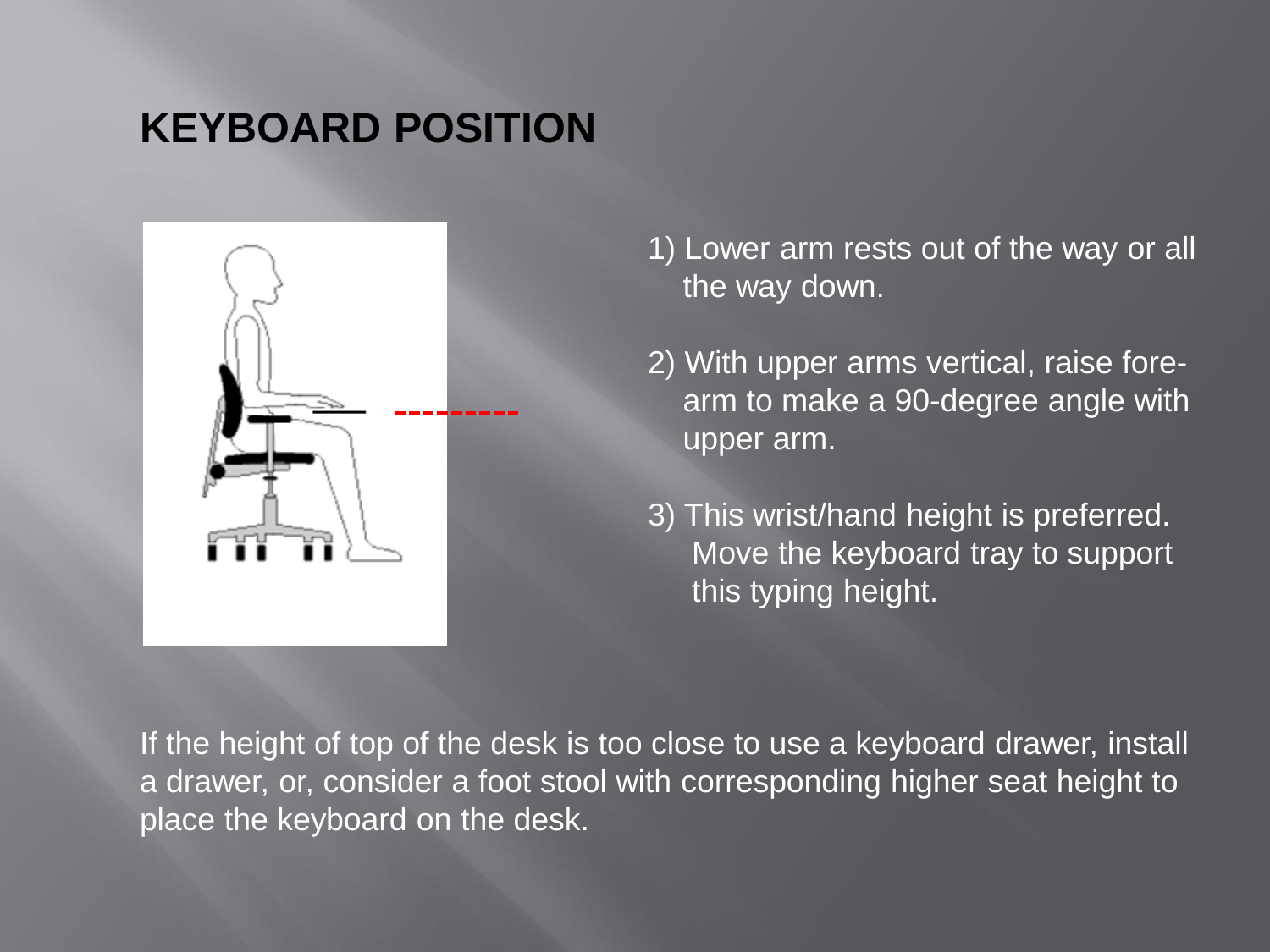## **MONITOR DISTANCE POSITION**



1) Stretch your arm out horizontally. Use this distance as a guide. From there, your eyesight is your best guide to monitor distance.

2) From there, your eyesight is your best guide to monitor distance.

If you find yourself bending forward to view normally encountered print, move the monitor closer. Frequent bending invites back pain.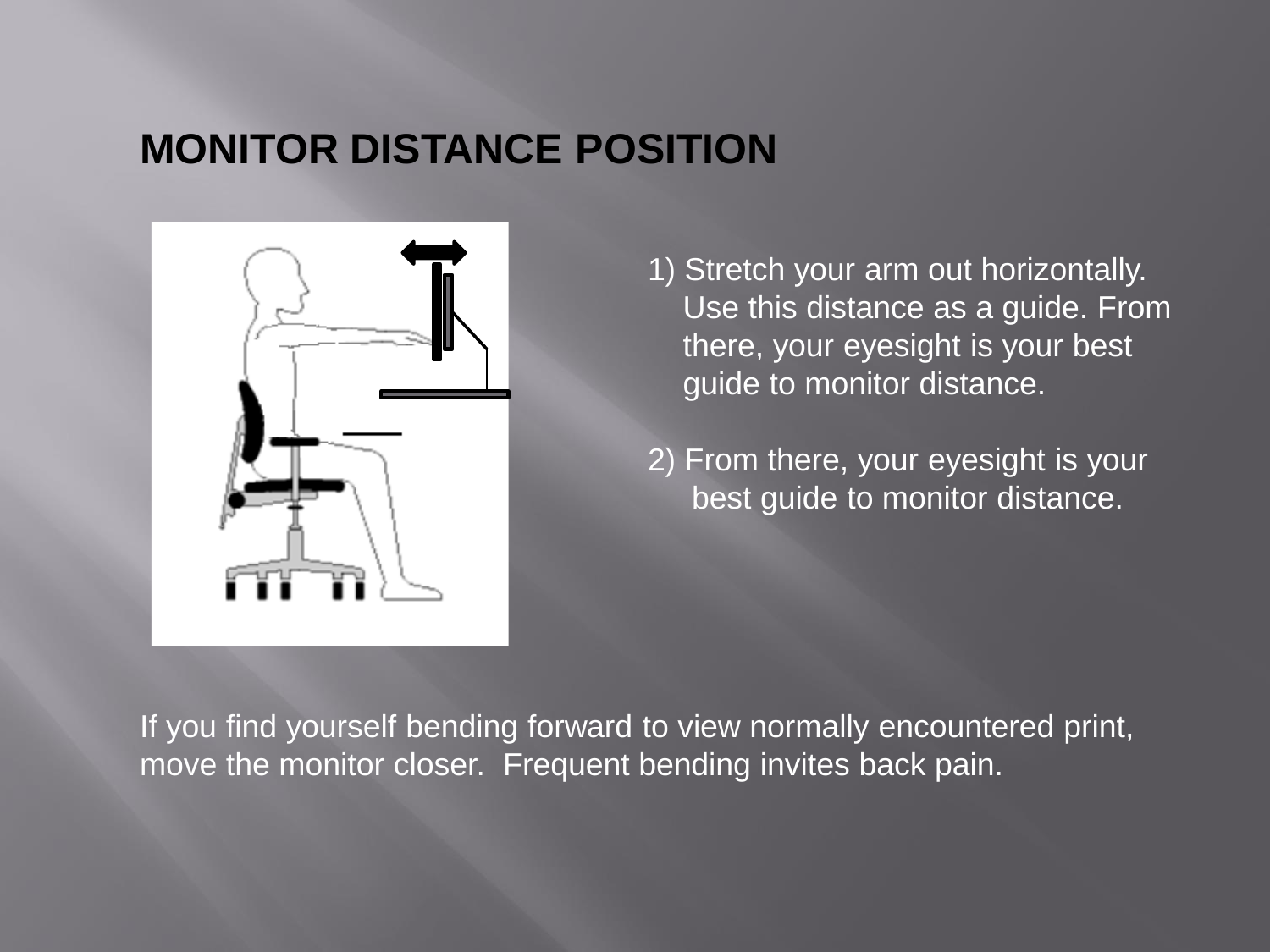# **MONITOR HEIGHT POSITION**



- 1) Move the monitor either up or down until the top viewing portion of the monitor is at eye level.
- 2) Adjust the monitor / keyboard / chair to be inline.
- 3) This monitor position leaves you with enough clearance for a document holder below the monitor.

Adjustments for some smaller individuals leave little room for a document holder. It is possible to have a document holder attached on level next to the monitor.